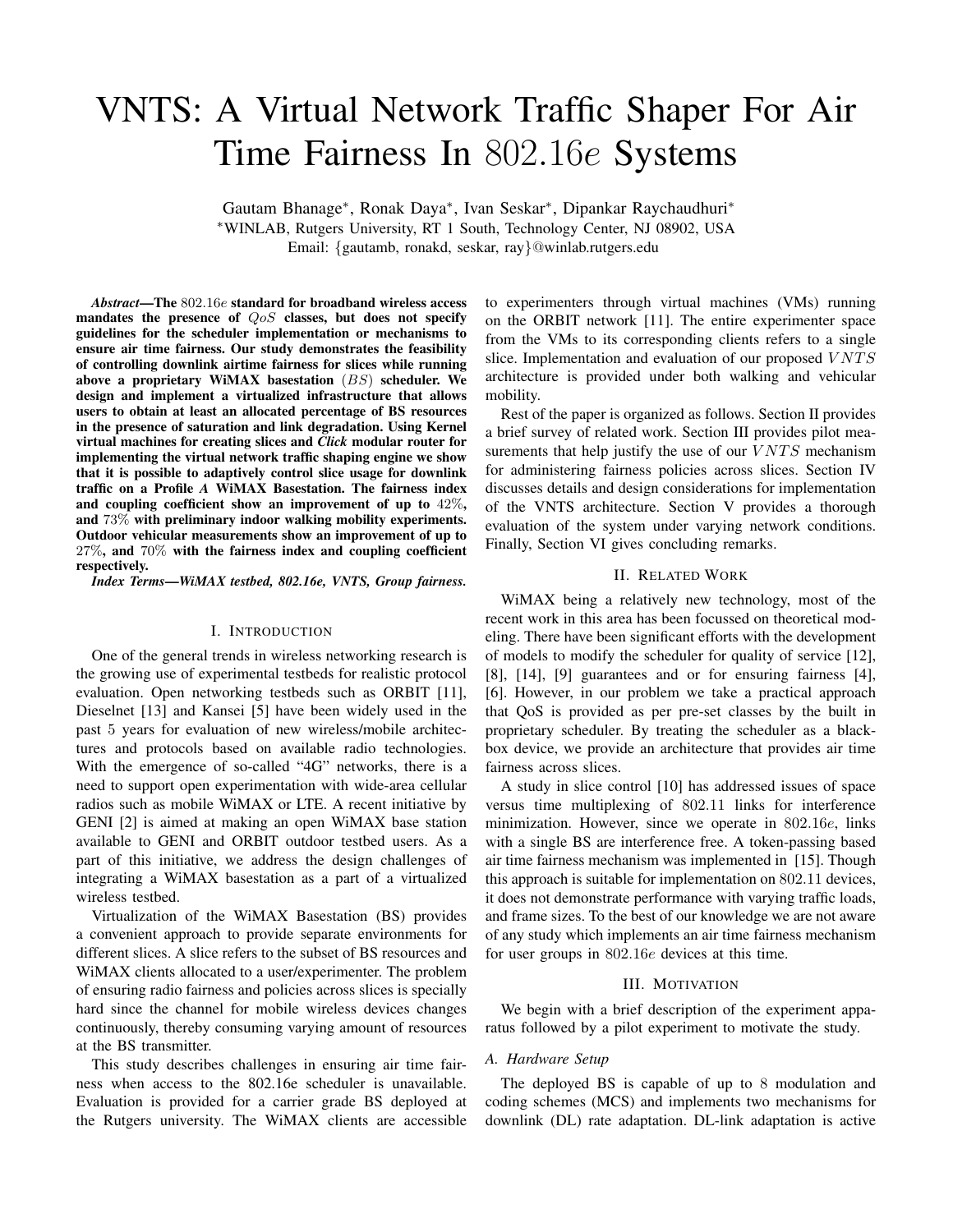| Parameter      | Value    |
|----------------|----------|
| Channel Rate   | Adaptive |
| Frequency      | 2.59GHz  |
| DL/UL Ratio    | 35:12    |
| Bandwidth      | 10Mhz    |
| Client Chipset | Beceem   |

Fig. 1. Basestation (BS) settings for all experiments. Explicit change in parameters are as mentioned in the experiments.

and changes rate every 200frames. Downlink-Uplink symbol ratio is variable between  $(35 : 12) - (26 : 21)$ . A Profile-A BS allows the creation of pre-provisioned Best effort service flows which are used in all experiments. Other BS settings unless mentioned otherwise are as shown in Figure 1.

The system architecture integrated in the ORBIT framework is as shown in the Figure 2. The Application Service Network gateway  $(ASN - GW)$  is used for connecting the basestation to the outside world. The internal control interfaces of the basestation (network and RF) as well as the ASN-GW are networked as a part of the *instrument* network. The external interface of the ASN-GW is a part of the *outdoor* network. Client connectivity is provided by PCMCIA cards. Due to limited hardware we have to limit one client per slice. However, this can be easily extended to multiple clients per slice using our setup. Experimenters can include clients as a part of their slices through virtual machine instances [3] running on the *VM Host* machine. Access through the VM host machine also allows administrators to control slice access to pre-provisioned service flows, thereby determining slice QoS. It is important to note that QoS only provides traffic prioritization, while our mechanism aims at providing fairness.

# *B. Baseline Experiment - Femtocell Mobility*

Our baseline experiment emulates mobility in a Femtocell deployment, and is repeated in all indoor measurements. As shown in Figure 2, the virtual machines VM1 and VM2 are sending traffic to a stationary and and mobile client respectively. The link from each VM to the corresponding client



Fig. 2. Integration of the WiMAX setup into the ORBIT testbed.



Fig. 3. Walking path used by the mobile client for indoor experiments *(Topo-1)*. Typical, variations observed in RSSI are as shown.

constitutes of a slice. The stationary client is located such that it has a CINR greater than 30 which allows the basestation to send traffic comfortably at  $64QAM\frac{5}{6}$ . An experimenter walks with the mobile client as per the coverage map shown in the Figure 3. As per the RSSI trace for the walk, the link degrades in a corner of the corridor and improves as the experimenter returns to the starting position. Each VM is configured to saturate the link to its client with UDP traffic. Other parameters as shown in Figure 1. The observed downlink throughput for both the clients is as shown in Figure 4(a). We observe that as the mobile client reaches areas where the RSSI drops below certain threshold, the rate adaptation scheme at the basestation selects a more robust modulation and coding scheme(MCS). However, in the process the link with the mobile client ends up consuming a lot more radio resource at the basestation, which affects performance of the stationary client. Thus we observe that while the BS scheduler is capable of providing QoS, it does not ensure radio resource fairness across links.

For simplicity, we will consider the initial problem of assigning 50% of BS resources to each of the two clients. A conservative solution to this problem is through static shaping. Assuming that we have some way of knowing about the movement of the mobile client, we could calculate throughput based on 50% channel time at the slowest MCS that would be used by the BS to reach the mobile client. In this case, the basestation uses  $\frac{1}{2}QPSK$  when link quality deteriorates the most. Hence we use this information to statically shape the throughput of the slice with the mobile client. The goal of this shaping mechanism is to limit the offered load for the slice in such a way, that the slice can use only the allocated share of basestation resources. The results of an experiment that demonstrates performance with such a static shaping policy is as shown in Figure 4(b). The measurements show that this time the throughput of the slice with the stationary node becomes independent as a virtue of the shaping for the mobile client. Pro-active traffic shaping results in lower throughput for the mobile client, which helps prevent the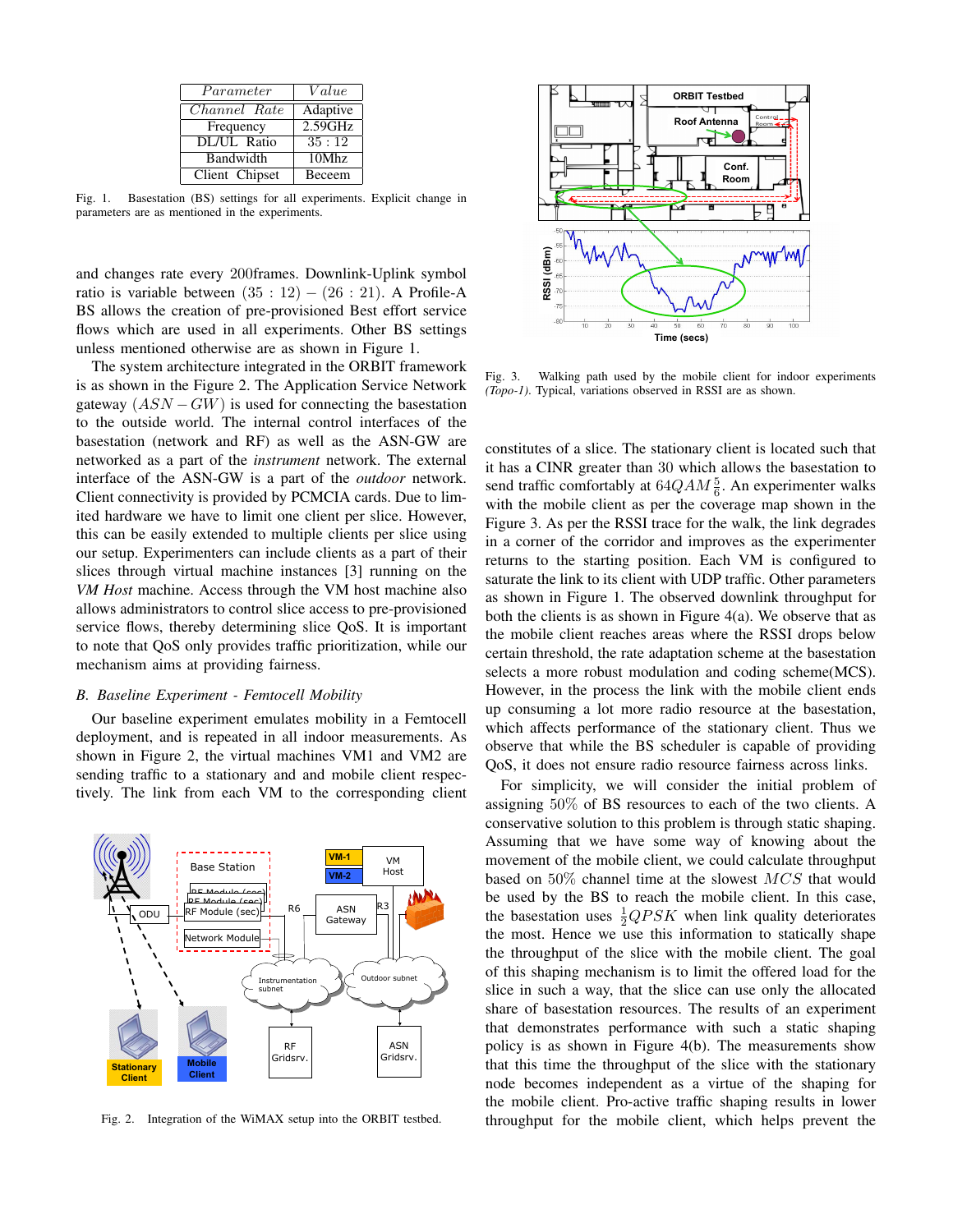

Fig. 4. Performance improvement using VNTS for walking mobility shown in Figure 3 (*Topo-1*).

saturation of the basestation and eliminates coupling between slice performances. However, we also observe that while fairness increases, aggregate downlink throughput decreases significantly even when channel to the mobile client is good. Static shaping will also require the knowledge of mobility and link saturation in advance.

Hence, no shaping gives better overall channel utilization with no slice fairness, and static shaping gives us better fairness with significantly lesser utilization. To alleviate this problem we propose and implement the virtual network traffic shaping (VNTS) technique, which adaptively controls slice throughput. Results from the experiment repeated with *VNTS* are as shown in the Figure 4(c). Even as the channel for the mobile client deteriorates, the VNTS mechanism is able to appropriately limit the basestation utilization for the mobile client (slice) thereby providing fairness to the stationary client. The next section will provide details on the design and working of the VNTS architecture.

# IV. VNTS ARCHITECTURE

The VNTS architecture is as shown in the Figure 5 and consist primarily of the VNTS engine and the VNTS controller. The VNTS engine is responsible for performing the traffic shaping from the virtual machines, and the VNTS controller component is responsible for controlling the VNTS engine by determining slice throughput and current operating conditions.



Fig. 5. Overview of version 1 architecture for virtualization with the Wimax Basestation

**Input**: MCS Rate A*i*, Slice Weight W*k*, Number of clients per slice N*<sup>k</sup>* **Output**: Shaping rate per client  $\gamma_i$ **1 while**  $True$  **do <sup>2</sup> foreach** *Slice* k **do 3**  $N_k = getNumClientsForSlice(k)$ **foreach** *Client* i ∈ *Slice* k **do**  $\left\{\begin{array}{c|c} \textbf{4} & \textbf{5} \textbf{N} \textbf{M} \textbf{P} \textbf{G} \textbf{e} \textbf{t} \textbf{(A_i)} \end{array}\right.$ **5**  $\gamma_i = A_i \times \frac{W_i}{N_k}$ **6** Set( $\gamma_i$ ) **7 end 8 end 9** sleep(UpdateInterval) **10 end**

**Algorithm 1**: Algorithm for adaptive virtual network traffic shaping (VNTS) controller.

# *A. VNTS Engine*

The virtual network shaping engine is implemented in the Click Modular router [1] run in user mode as shown in Figure 5. This mechanism is responsible for-

- 1) Separating VM traffic based on a slice identifiers. We are currently using MAC identifiers of virtual machine interfaces as the slice identifiers.
- 2) Arping, routing and shaping as per policies to and from the virtual machines.
- 3) Providing element handlers that allow dynamic control of virtual machine traffic by using the VNTS controller.

#### *B. VNTS Controller*

Resource blocks at the BS are defined as a set of time - frequency tiles in the OFDMA radio that are allocated to individual links by the BS scheduler. Isolation between slices is compromised when the WiMAX basestation runs out of resource blocks and the slice with a poor link, eats into the resources of the slice with a better link. Since allocation of these resource blocks is only accessible to the BS scheduler, we aim to alleviate this problem by input to the scheduler.

The controller is based on our observation that the number of resource blocks used per slice at the WiMAX BS are directly proportional to the offered load per slice in terms of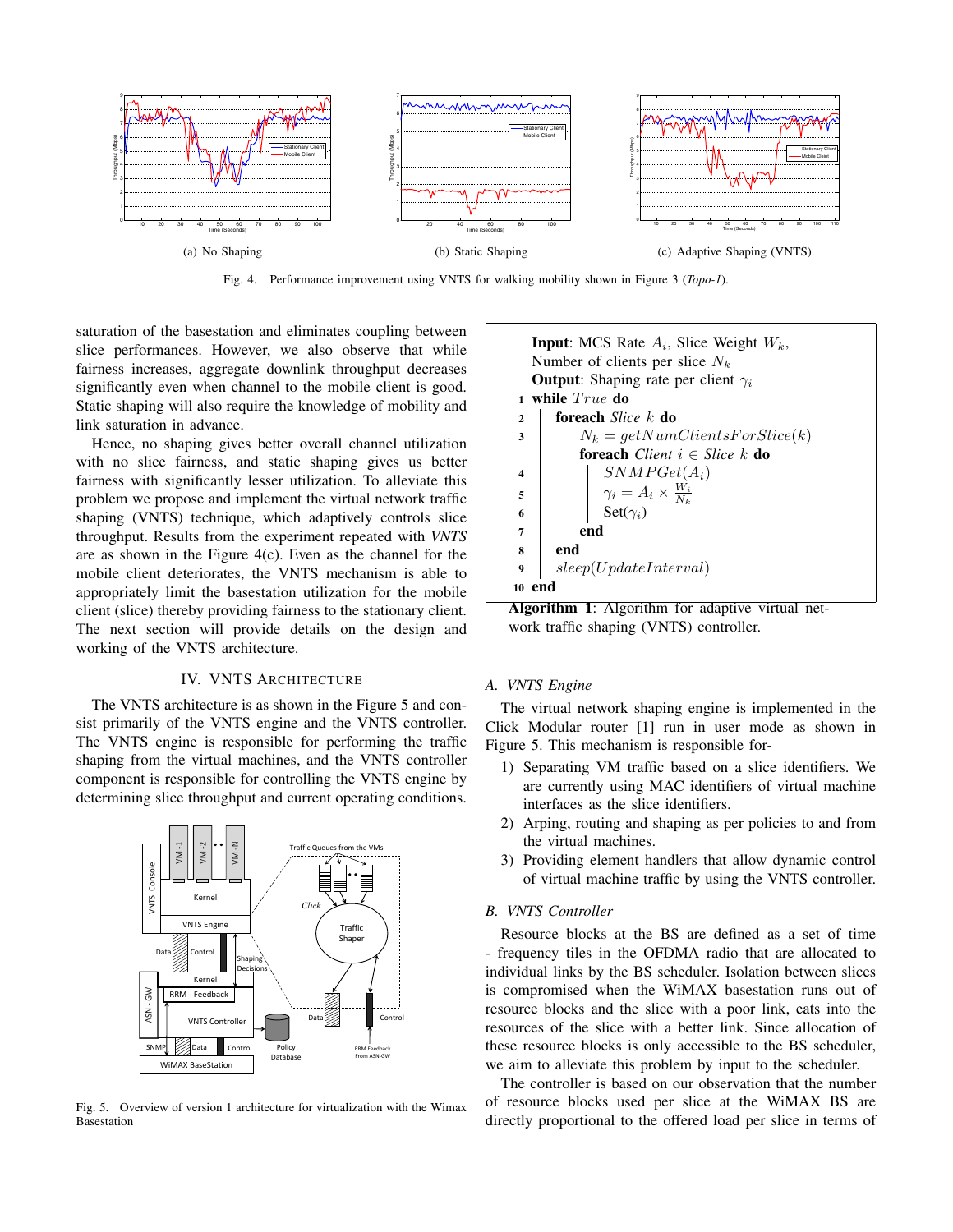

Fig. 6. Performance for indoor walking experiments *(Topo-1)* with various shaping policies.

channel time required per second. Hence the end goal of our VNTS controller is to detect saturation, and limit the offered load (in Mbps) per slice in such a way that channel time required per second for every slice scales in proportion to the weight assigned to that slice.

The complete algorithm is as shown in Algorithm 1. The rate at which a client is receiving downlink data is determined by sending SNMP-GET queries to the basestation. The current rate adaptation algorithms on the WiMAX BS change MCS every 200 frames. Hence, there is a good chance that the MCS received from the SNMP query varies from the MCS used for the batch of frames for which shaping is done. Averaging the MCS bit rate obtained for every 200 frames would provide a solution to this problem, but this would demand a large amount of control overhead and make it infeasible with current latencies for SNMP call completion. Instead, we shape the traffic every 1sec with a conservative estimate of the MCS based on the BS feedback. The control algorithm scales the saturation throughput for slices in proportion to their weights. The  $Set()$  function is used to remotely set throughput limit for each virtual machine.  $UpdateInterval$ is a parameter that determines how often the control loop is run. Both of these parameters are controllable. By default, this loop is executed every second, to achieve repeated control. The sleep duration for the loop can eventually be made adaptive based on observed link conditions.

#### V. EVALUATION

In this section we present results from experimental evaluation of the VNTS architecture. We begin with a brief description of the metrics used for slice fairness followed by results from indoor and outdoor experiments.

# *A. Metrics*

In our evaluations, we modify and use the Jain fairness index [7] for determining weighted fairness across flows for varying levels of offered loads. Let the throughput observed at a client  $i$  be given by  $T_i$ , bit rate achieved with the current modulation and coding scheme for the slice i be given by A*i*. Number of clients (flows) belonging to a slice  $k$  be given by  $n_k$ . Total number of such concurrent slices is given by N. Fraction of channel time used by all links in slice  $k$  can be calculated as  $\phi_k$ -

$$
\forall \ \textit{Clients}_i \in \textit{Slice}_k, \ \phi_k = \sum_{i=1}^{n_k} \frac{T_i}{A_i} \tag{1}
$$

$$
I = \frac{\left(\sum_{k=1}^{N} \phi_k\right)^2}{N \times \sum_{k=1}^{N} \phi_k^2}
$$
 (2)

The fairness index  $(I)$  determines the global variation in channel utilization across slices. We further modify the index to evaluate fairness under saturation with different slice weights while also accounting for performance deterioration due to bad channel quality. To measure worst - case performance, our experiments will determine minimum value of this index for different scenarios. Due to the availability of only two clients at this time, each slice constitutes of a single client.

Another metric used in our measurement is defined as the coupling coefficient. The coupling coefficient is used to measure the performance impact of the mobile slice on throughput obtained by a stationary slice. The coefficient  $C_k$ for every client  $k$  is measured as-

$$
C_k = \frac{(T_k - T_k^{fix})}{T_k} \tag{3}
$$

 $T_k^{fix}$  is the average throughput measured at client k, when all clients are stationary and in similar channel conditions.  $T_k$  denotes the average throughput of the stationary client  $k$  over one second, with the other client being mobile. The smaller the coupling coefficient, lesser the coupling between client k and other clients. In our measurements we focus on improving the worst case performance. Hence we will plot the maximum value of the coupling index seen over the duration of the experiments in all measurements.

#### *B. Policy Conservativeness*

Limiting slice throughput to more conservative values will enable better performance isolation between slices. However, this will also lead to a lesser net utilization of the available resources at the BS. To determine optimum rates for shaping, we perform more experiments with walking mobility using the same layout from Figure 3.

We measure performances by shaping at 80% (most conservative), 90% and 100% of the prescribed channel rates for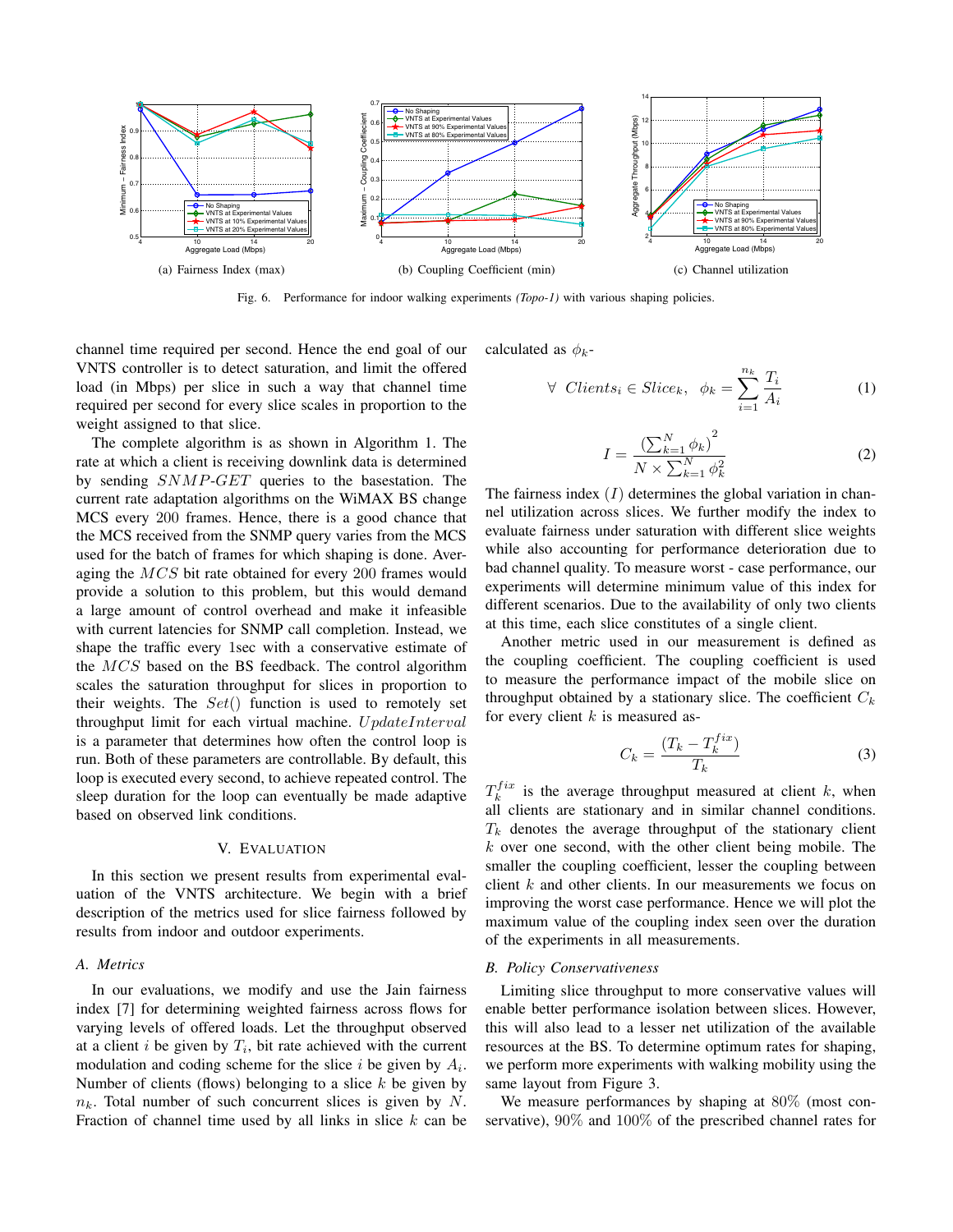

Fig. 7. Performance with varying frame size. Frame sizes are varied for both flows.



Fig. 8. Performance with ratio of flow weights across slices. Flow weight for the mobile client is fixed while that for the stationary client is increased.

each of the modulation and coding schemes. We repeat the same baseline experiment as in the previous section, by having a stationary client and a mobile client moving as shown in Figure 3. Figure 6(a) plots the minimum value of the fairness index from equation (2) for each slice based on the radio resources promised to that slice as a function of aggregate load on the system. Without shaping, the fairness index hits lows of up to 0.67. However, with adaptive shaping at 80%, 90% and 100% of saturation values, we see the index ranging from  $0.82 - 1$  while being independent of the system load. We also see an improvement of up to  $42\%$  in certain cases. Performance of the coupling coefficient for stationary client is as shown in Figure 6(b). We observe that without the VNTS mechanism coupling between slices reaches up to 0.66 under saturation, which can be limited to around 0.22 by the use of the VNTS mechanism. It is also seen that irrespective of the conservativeness of the shaping scheme, similar reduction in coupling is observed. Since we do not see a significant difference in fairness or coupling by varying conservativeness, we use channel utilization as a metric for deciding the best shaping rates.

Figure 6(c) shows the total channel utilization of the slices as a function of aggregate offered load. These results are as per intuition and show that the mean channel utilization across all system loads is the best when we use the prescribed channel rates without making the policy conservative. Since the throughput drop due to the use of a conservative policy is much more than the benefits in fairness, we chose prescribed channel rates as the default shaping values.

#### *C. Varying Frame Sizes*

As seen in previous experiments, slice fairness improves significantly after using our VNTS mechanism. We will now evaluate the performance of our system in the presence of varying frame sizes for slices. Experiment setup is the same as described earlier. Frame sizes used for the UDP traffic are varied as 128, 256, 512 and 1024Bytes.

Figure 7(a) shows the minimum value of the fairness index with the use of different frame sizes as a function of aggregate offered load across clients. We observe that the fairness index varies between  $0.85-1$ . This shows that the fairness obtained across slices is independent of the frame sizes used by the slice. In all experiments, worst case fairness index or coupling performances are similar for loads  $> 10Mbps$  because, as seen in Figure 4(a), the aggregate link capacity with mobility drops below  $10M$  causing the BS to run out of resources despite low offered loads.

Results in Figure 7(b) show that despite varying the frame size for slices, we see that the coupling coefficient for the stationary client reaches a maximum value of 0.27 which is significantly lesser than that achieved without the VNTS mechanism. Finally, results in Figure 7(c) show that the VNTS mechanism works fairly across the clients and the aggregate throughput is similar to that achieved without shaping.

# *D. Varying Flow Weights*

To study weighted fairness performance, we vary the weights of downlink resources given to the mobile and stationary slice in the following proportion-  $1:1, 1:21:5$ , and